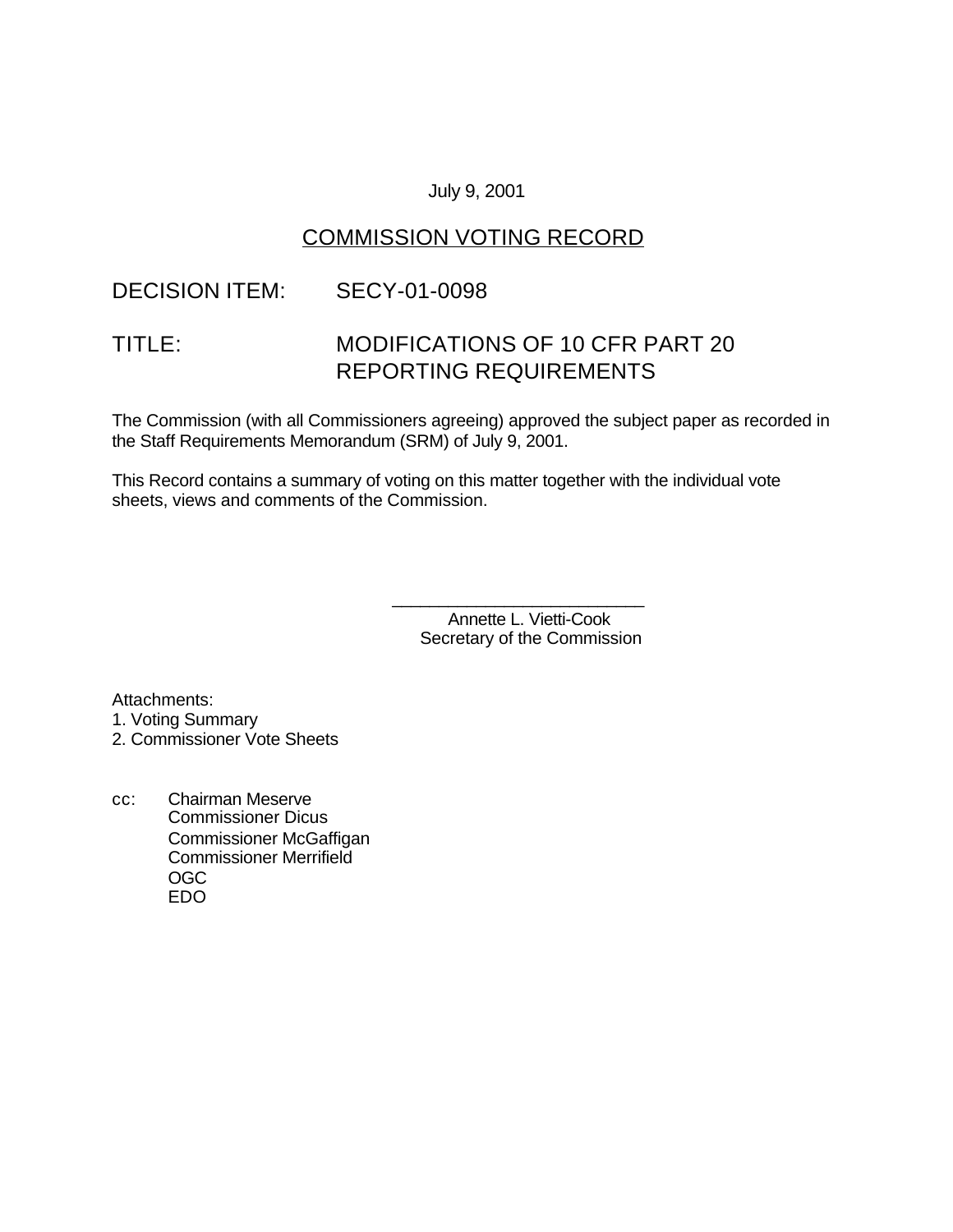### VOTING SUMMARY - SECY-01-0098

# RECORDED VOTES

 NOT APRVD DISAPRVD ABSTAIN PARTICIP COMMENTS DATE CHRM. MESERVE X 6/25/01 COMR. DICUS X X 6/20/01 COMR. McGAFFIGAN X 6/18/01 COMR. MERRIFIELD X X 6/21/01

#### COMMENT RESOLUTION

In their vote sheets, all Commissioners approved the staff's recommendation and some provided additional comments. Subsequently, Commission guidance to the staff was reflected in the SRM issued on July 9, 2001.